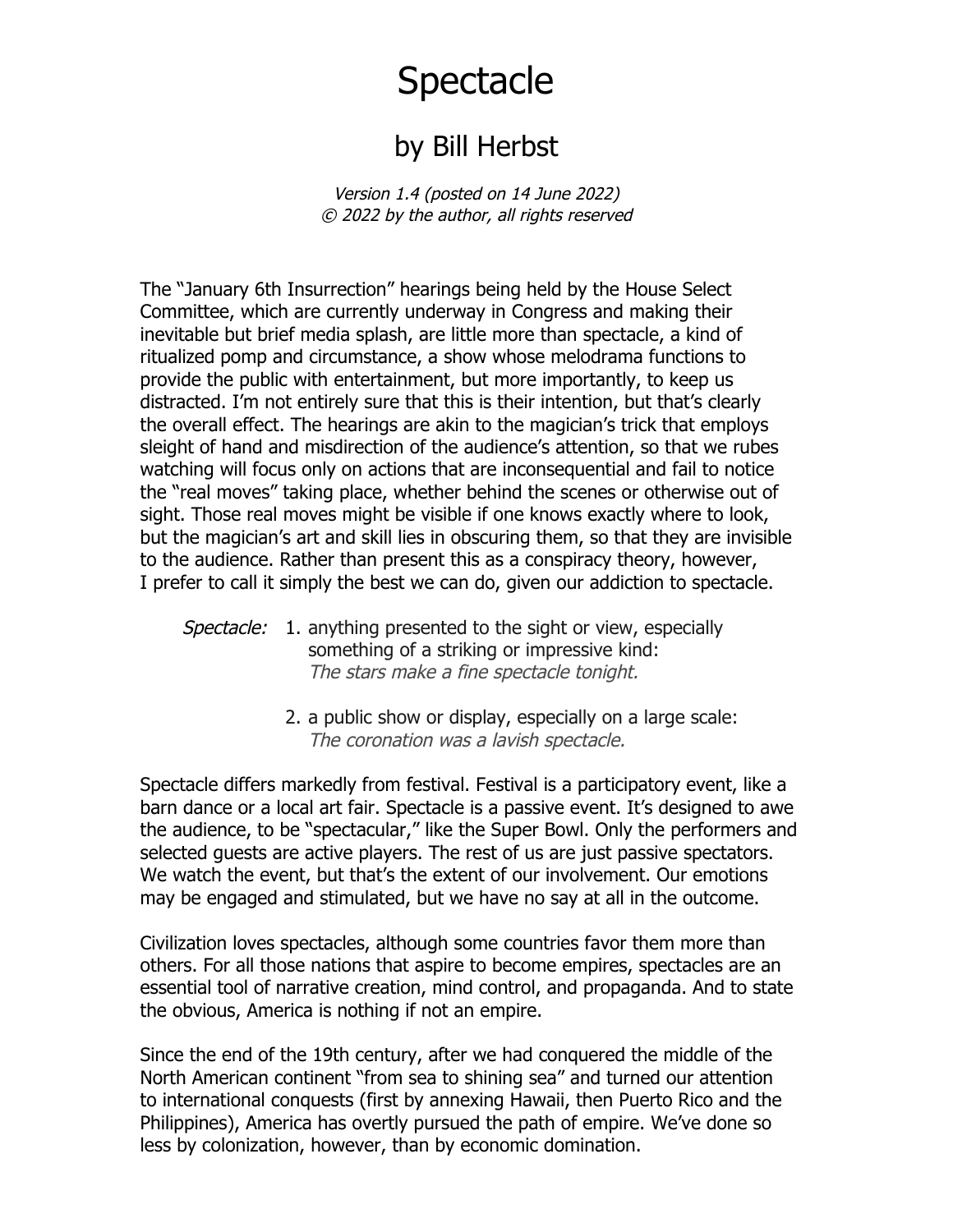Following World War Two, when we were the only industrial giant left unscathed and intact by that global catastrophe, we decided to become the world's dominant empire, just as various other nations had chosen before us  $-$  the Roman Empire, the Ottoman Empire, the British Empire. Civilization had been rocked to its core by World War One, and the victors had been unable to reconstitute civilization in a way that would prevent that savage and murderous insanity from arising again, which it did, almost inevitably, with World War Two. Those two global cataclysms that spanned the first half of the 20th century and claimed 80 million human lives were really just one long event. In the aftermath of the second war, American elites recognized this and sought to create a new world order that would prevent a third chapter of massive violence and death.

Unfortunately, America achieved that by promoting violence and death on a somewhat smaller scale, and by scaring the bejeezus out of humanity with the Mutually-Assured-Destruction threat of Cold War nuclear Armageddon. But then, no empire I'm aware of has ever operated out of love and kindness, but instead on raw power and fear. And while American rhetoric has consistently denied this by babbling on about "freedom" and "democracy," our actions have confirmed it.

Because of the accelerating pace of change in post-industrial and technological modern civilization, America's reign as the world's 800-lb gorilla is turning out to be brief. Our vaunted democratic institutions, imperfect as all such human organizations are, have failed us fairly quickly after a relatively short period of vainglory — not even a single century. America didn't achieve true hegemony for even 50 years before cracks began appearing in the superstructure of our imperial domain. Vietnam may not have been the first nail in our coffin, but it was the most obvious Big Mistake early on. Others have followed.

In addition, the hyper-complexity of our mass society has proven to be unworkable and a steady factor in our undoing. Human genetics are optimized for social groups of no more than 75-100 individuals, effectively just small kinship bands. The whole idea of mass societies involving hundreds of millions, and even perhaps billions, of human beings is a recipe for disaster. It's proof positive that too much success is not a good thing for any species.

I have, of course, written much of this before (and even recently). So, please forgive the repetition. It's not my intention to deliver a sermon of mistrust, nor to preach to the choir, but this is what I see.

Will anything either meaningful or substantial come out of the current, televised Congressional hearings? I doubt it. Does anyone truly believe that the truth will be revealed in any way that matters, or that Lady Justice will actually be served? Will Republicans suddenly gain a conscience and regain a modicum of their lost sanity? And will Democrats no longer remain imprisoned and corrupted by their abject fealty to Corporate and Big Money donors? I'm certain there are people who believe that our politics can be healed, but I'm sure as hell not one of them.